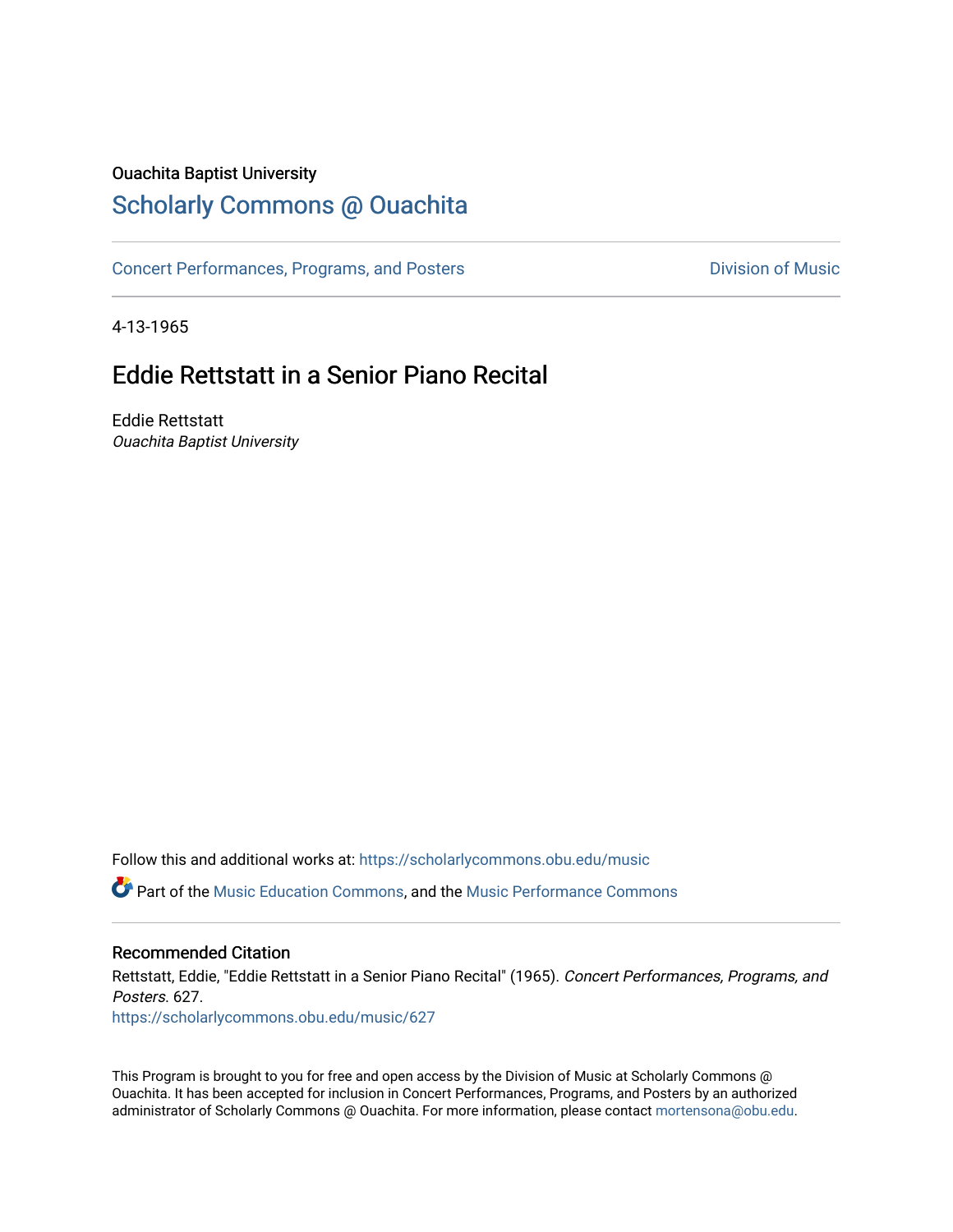#### OUACHITA BAPTIST UNIVERSITY

 $\,$   $\,$ 

DIVISION OF FINE ARTS

presents

#### EDDIE RETTSTATT

## Pianist

*Pupil of Virginia Queen* 

1n

### SENIOR RECITAL

April 13, 1965 Mitchell Auditorium 8:00 P.M.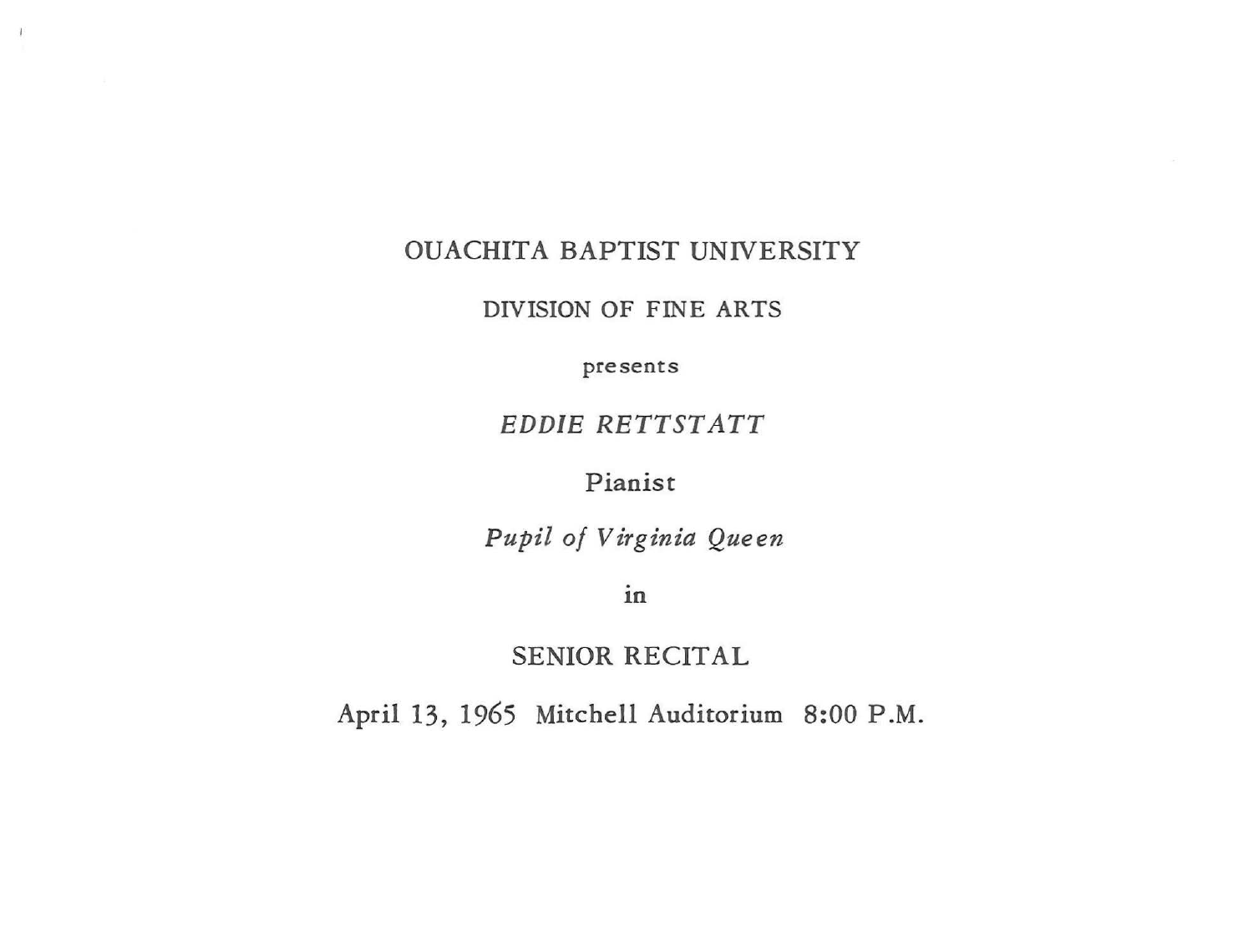#### PROGRAM

Mortify Us By Thy Grace Sonata, Opus 10, No. 1

Allegro motto e con brio

J. S. Bach Beethoven

Consolations I. Andante con moto<br>*II.* Un poco pui mosso VI. Allegretto sempre cantabile

Preludes

I. Allegro Ben Ritmato E Deciso II. Andante con moto e poco rubato

III. Allegro ben ritmato e deciso

Liszt

Gershwin

Saint-Saens

Variations

(On a Theme by Beethoven)

Second piano part played by Miss Queen.